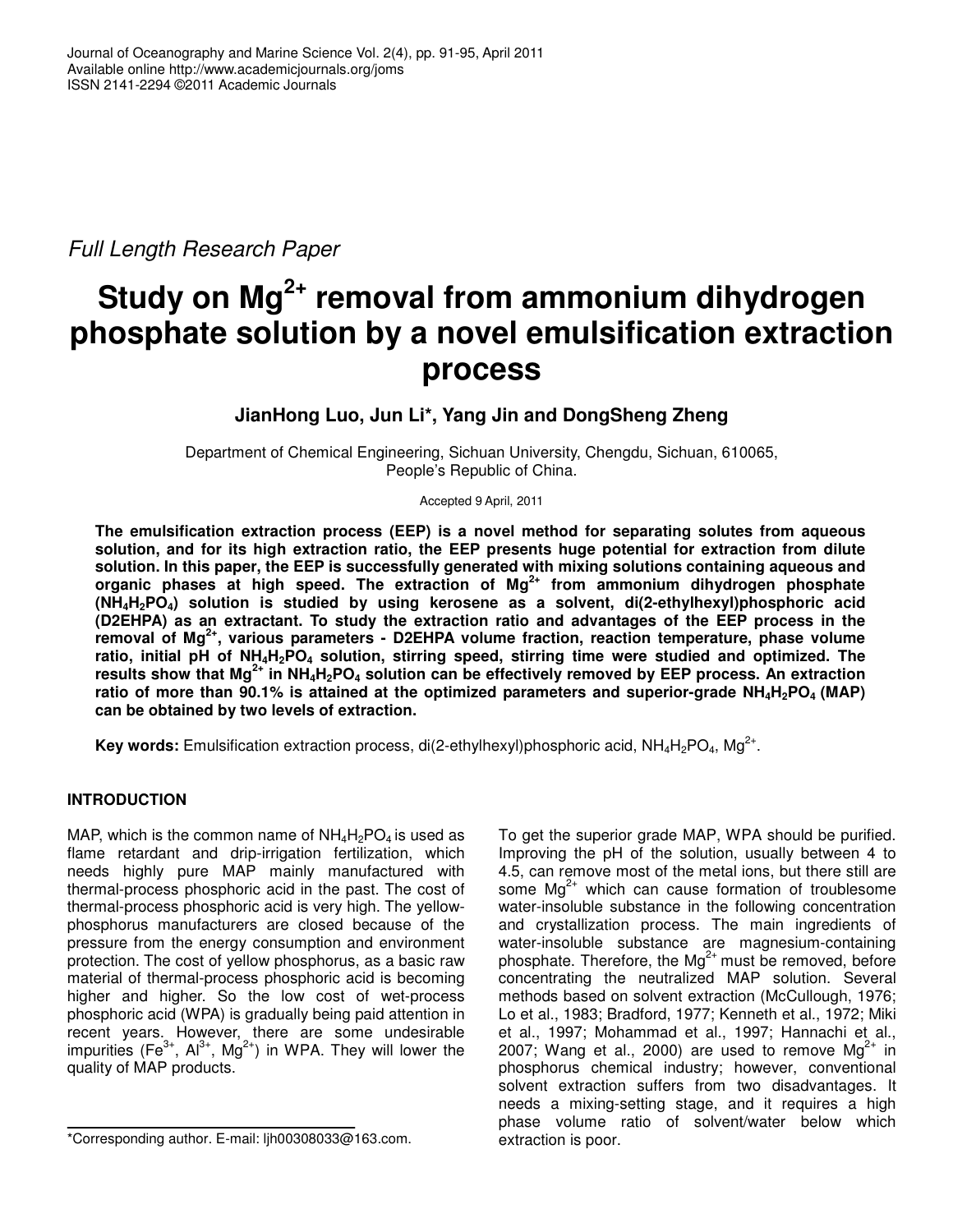Furthermore, because of the nature of the mixing, sometimes there is the undesirable possibility of the formation of a third colloidal phase which is difficult to eliminate. Faced with these problems, a novel technique of EEP can solve them efficiently. The idea of EEP (the emulsification extraction pocess) originated from the emulsification phenomena which is often produced in conventional solvent extraction process. However, it is well known that the emulsification can form an enormous interfacial area as in Figure 1, which can lower the phase volume ratio of solvent/water and where a transfer of solute from one phase to another can occur very rapidly with a minimum energy requirement and shorten the equilibrium time of extraction process. So, how to make full use of the advantages of emulsification phenomena is considered in this work. In this study, the removal of Mg<sup>2+</sup> from ammonium dihydrogen phosphate with EEP is investigated. The aim of this work is to experimentally study the effects of various factors on the extraction ratio using EEP.

#### **MATERIALS AND METHODS**

#### **Materials and equipment**

The solvent used in this work is kerosene. D2EHPA is employed as an extractant produced by Luo yang Zhongda Chemical Company (China) (AR grade). Pure water is produced by Aquapro makingwater machine (ABZ1-1001-P) in our laboratory. Emulsification generator using a high-speed stirrer (JRJ-300-I) produced by Shanghai Specimen and Model Factory (China).

#### **Parameters that could affect the EEP process**

To study  $Mg^{2+}$  removal efficiency and advantages of the EEP (the emulsification extraction pocess) process, it is necessary to optimize various parameters that could affect the process. The parameters to be optimized are the D2EHPA volume content, the reaction temperature, the phase volume ratio, the stirring speed, the stirring time, the phase volume ratio and the initial pH of  $NH_4H_2PO_4$  solution.

#### **Extraction experiment conditions**

Solvent: kerosene, D2EHPA volume content: 50%, phase ratio (aqueous/organic) = 5:1, stirring speed: 4500 r/min, initial Mg<sup>2+</sup> concentration: 600 mg/L, initial pH of ammonium dihydrogen phosphate: 4.5, stirring time: 60 s, reaction temperature: 55°C.

#### **Analysis**

The concentration of  $Mg^{2+}$  is determined by atomic absorption spectrophotometry (GF3000).

## **RESULTS AND DISCUSSION**

Extraction ratio (E) is defined as follows:

$$
E = \frac{M_{(i)}^{Mg^{2+}} - M_{(r)}^{Mg^{2+}}}{M_{(i)}^{Mg^{2+}}} \times 100\%
$$
 (1)

E represents the efficiency of EEP; $\textbf{M}_{\text{(i)}}^{\text{Mg}^{2+}}$ : Mole of Mg<sup>2+</sup>in initial solution, mol;

 $\mathbf{M}_{\scriptscriptstyle(\mathrm{r})}^{\mathrm{Mg}^{2+}}$  : Mole of Mg $^{2+}$ in the raffinate, mol.

## **Effect of D2EHPA volume fraction (%)**

Increasing D2EHPA concentration in solvent phase will increase the amount of extractant, so the numbers of free extractant taking participate in the extraction reaction will also increase. However, when the D2EHPA concentration increases to a certain value, the extraction ratio (E) remains almost unchanged, because the extraction reaction reaches equilibrium. Therefore, the extraction ratio (E) increases as shown in Figure 2.

## **Effect of phase ratio**

The phase ratio (aqueous/organic) has a significant effect on extraction ratio (E) and entrainment. This effect is studied by changing the phase ratio (aqueous/organic) from 5:1 to 1:1. The results presented in Figure 3 clearly show that, a phase ratio of 1:1 gives the best extraction of Mg<sup>2+</sup>. The reason (Wang et al., 2000) for this is that, for the fixed  $Mg^{2+}$  concentration in solution, increasing phase ratio in extraction process will enhance the amount of solvent and extractant.

## **Effect of stirring time**

The extraction of  $Mg^{2+}$  by emulsification extraction and solvent extraction are presented in Figure 4. Figure 4 indicates that the extraction ratio (E) of  $Mg^{2+}$  is improved with the increase of stirring time. The equilibrium time for the emulsification extraction of  $Mg^{2+}$  is observed to be 100 to 120 s, which is far less than the solvent extraction equilibrium time of about 30 min. What is more surprising is that, the extraction ratio (E) of  $Mg^{2+}$  by emulsification extraction is higher than solvent extraction. This is because EEP (the emulsification extraction process) make the reaction of Mg<sup>2+</sup> with D2EHPA more complete than solvent extraction. Therefore, this means that the equilibrium time for emulsification extraction needs 120 s to ensure completion.

## **Effect of initial pH of ammonium dihydrogen phosphate solution**

The results of the experiments are shown in Figure 5.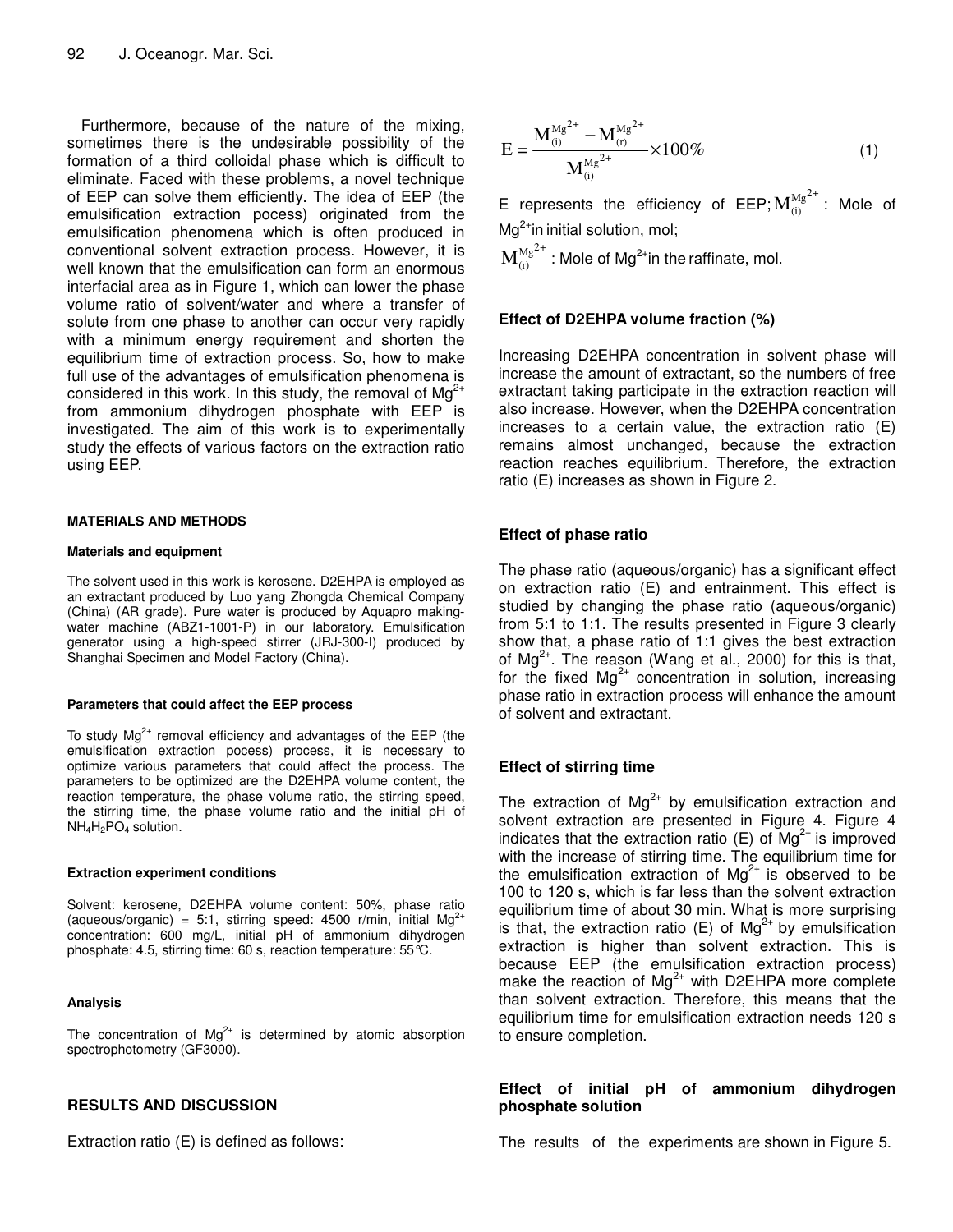

**Figure 1.** Samples of emulsion liquid are examined by a microscopic camera.



**Figure 2.** The extraction ratio (E) versus the D2EHPA volume fraction (%).

The extraction of Mg<sup>2+</sup> reach a maximum at the pH 4.5 where the formation of an ion-pair in ammonium dihydrogen phosphate media is favorable. It was observed that, with a further increase in pH to 5.0, Mg<sup>2+</sup> extraction decreases gradually. At higher pH, there is a possibility of hydrolysis of the  $Mg^{2+}$  ion-pair complex. The lower values obtained at higher acid concentrations (pH<3.5) are due to competition between the extractable  $\text{Mg}^{2+}$  and  $\text{H}_2$ PO<sub>4</sub> which predominates in ammonium dihydrogen phosphate media at low pH.

### **Effect of reaction temperature**

From Figure 6, the extraction ratio (E) increases as the temperature rises up, which shows that the extraction of  $Mg^{2+}$  with D2EHPA is endothermic.



**Figure 3.** The extraction ratio (E) versus the phase ratio (A/O).



**Figure 4.** The extraction ratio (E) versus the stirring time.

## **Effect of stirring speed**

As the stiring speed increases, a smaller globule size will lead to a larger transfer interfacial area between the feed and the solvent phase. This increased transfer area allows the extraction to occur at a higher rate. However, Figure 7 shows that the emulsification speed does not affect the extraction ratio (E) too much when the stiring speed reaches 4500 r/min. Therefore, the optimum value for stiring speed is found to be 4500 r/min.

#### **Examination**

A kind of practical wet-process phosphoric acid is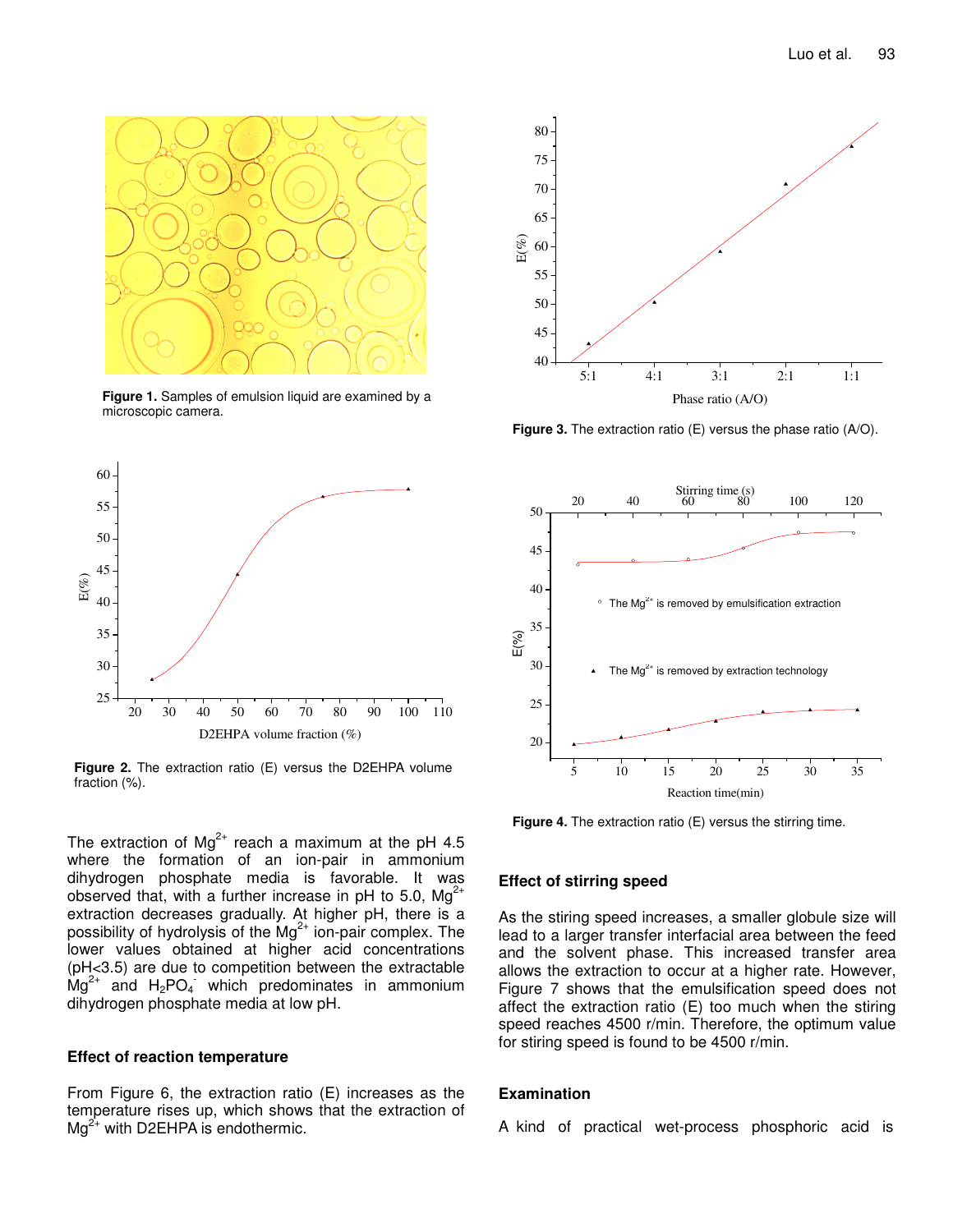

**Figure 5.** The extraction ratio (E) versus the initial pH of ammonium dihydrogen phosphate solution.



**Figure 6.** The extraction ratio (E) versus the reaction temperature.

neutralized to pH=4.5 with ammonia and filtered. The neutralized solution is then extracted under the neutralized solution is then extracted aforementioned optimal technology conditions. The superior grade MAP is produced by the following concentration and crystallization process using the extracted solution. As Table 1 shows, the food grade MAP can be obtained.

#### **Conclusion**

Based on the results of this research on the removal of



**Figure 7.** The extraction ratio (E) versus the emulsification speed.

 $Mg^{2+}$  from ammonium dihydrogen phosphate solution with EEP (the emulsification extraction process), the following specific conclusions can be drawn:

1. EEP treatment can be a more effective method for the removal of Mg<sup>2+</sup> from ammonium dihydrogen phosphate solution than solvent extraction.

2. The optimized parameters affecting the process are as follows: The D2EHPA volume fraction: 75%, the stirring time: 100s, the reaction temperature: 65°C; the phase volume ratio: 1:1; the stirring speed: 4500 r/min, and the initial pH of  $NH_4H_2PO_4$  solution: 4.5.